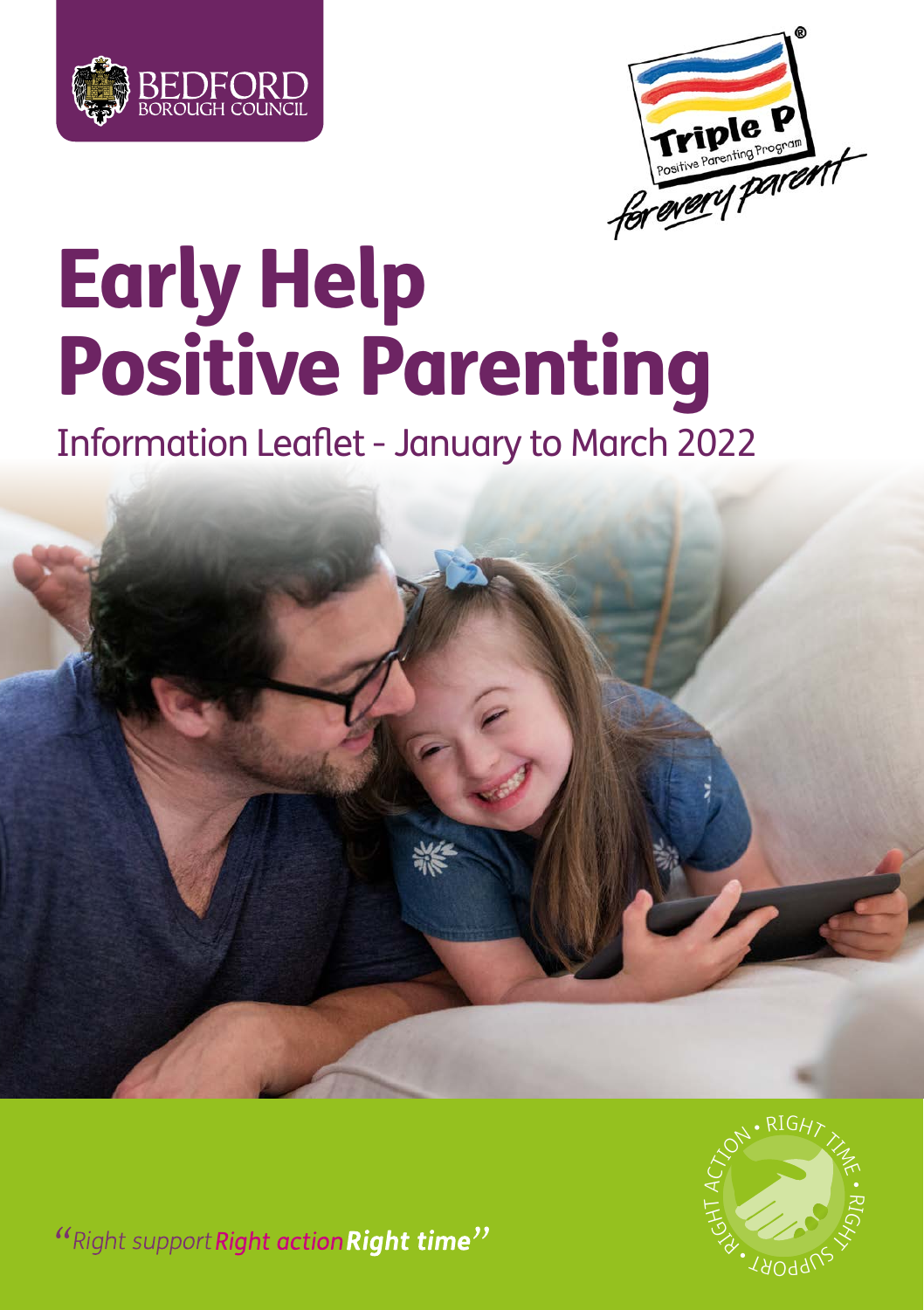### Triple P Online

The current climate has raised new parenting challenges for everyone. Children and teenagers have experienced disruptions to their daily life and increased worries about their safety and that of their family and friends. Children can react in unexpected ways because they cannot express how they are feeling.

The Triple P – Positive Parenting Program's simple, practical strategies have been proven to work around the world, helping parents raise happy, confident children; set family routines and rules that everyone can follow; and balance work and family life with less stress.

You want the best for your family — to set up your children and teenagers for success and create a happier, calmer family life. But when do you learn how to parent, how to parent a teenager? How do you raise successful children?

Triple P online could answer all your questions but still lets you choose the strategies that fit your family's needs?

### **Triple p online & teen triple p online put you in control so you can:**

- Choose the strategies that fit your family
- Do your course anywhere, anytime 24/7
- Work at your own pace
- Print your graduation certificate once you've successfully finished the programme

To access Triple P Online, please contact TripleP@bedford.gov.uk

### Discussion Groups and Seminars

You may prefer to come along to Triple P Discussions/seminars. This is a great way to cover key areas we know many parents want information and help with, including:

- Understanding general parenting issues, why children tend to behave in certain ways under certain influences, and what they best respond to.
- Dealing decisively and effectively with behaviours such as aggression, non-cooperation and disobedience.
- Recognising and managing situations that might be less obvious such as sadness, anxiety, difficulty with separation and problems mixing with other children.

### **0-12 seminars will cover:**

- The power of positive parenting
- Raising confident competent children
- Raising resilient children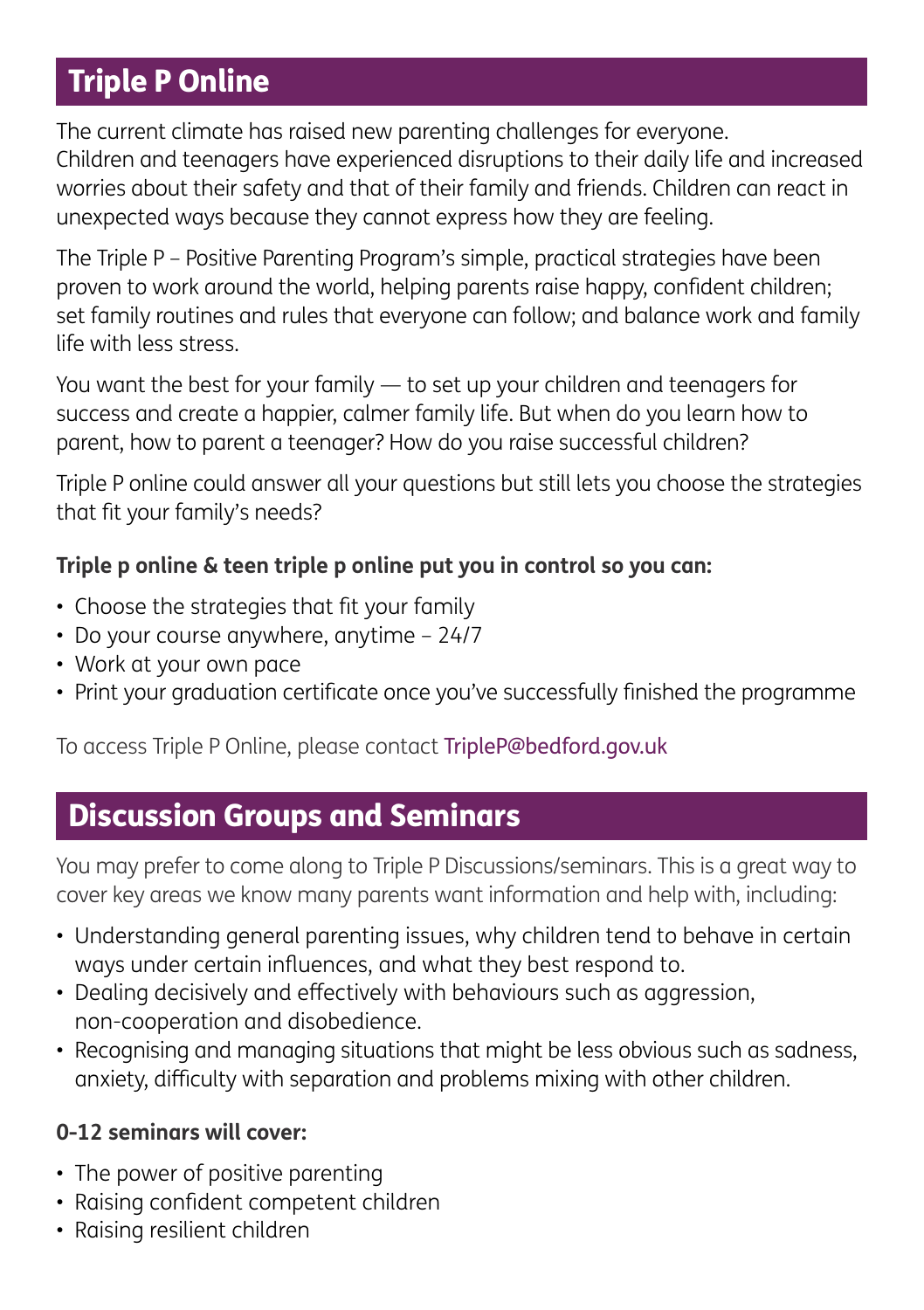### What is the Early Help Parenting offer?

The Early Help Parenting offer helps families in Bedford to flourish by giving parents the confidence, skills, knowledge and understanding to build a strong family life to keep children safe, healthy and happy.

Provided for FREE, we support parents and carers with children aged 0 to 19yrs as well as children and young people. We offer a range of information and support, from short workshops, seminars, group discussions and courses.

Whatever the types of support you require just ask, as we can accommodate most requests and best of all it is all **free!**

### Early Help Parenting Offer

#### **Through our Parenting Offer:**

- We provide supportive action for families at every stage of their children's lives, in conjunction with a wide range of partner agencies.
- We support families to strengthen family relationships.
- We offer a flexible range of support options to meet the needs of individual families, from information and advice, parenting support in the home, group work programmes and support for children in school.

### **We also work in conjunction with a range of agencies to provide:**

- Parenting programmes in Children's Centres
- Parenting workshops and seminars
- If we can't help you we will put you in contact with someone who can.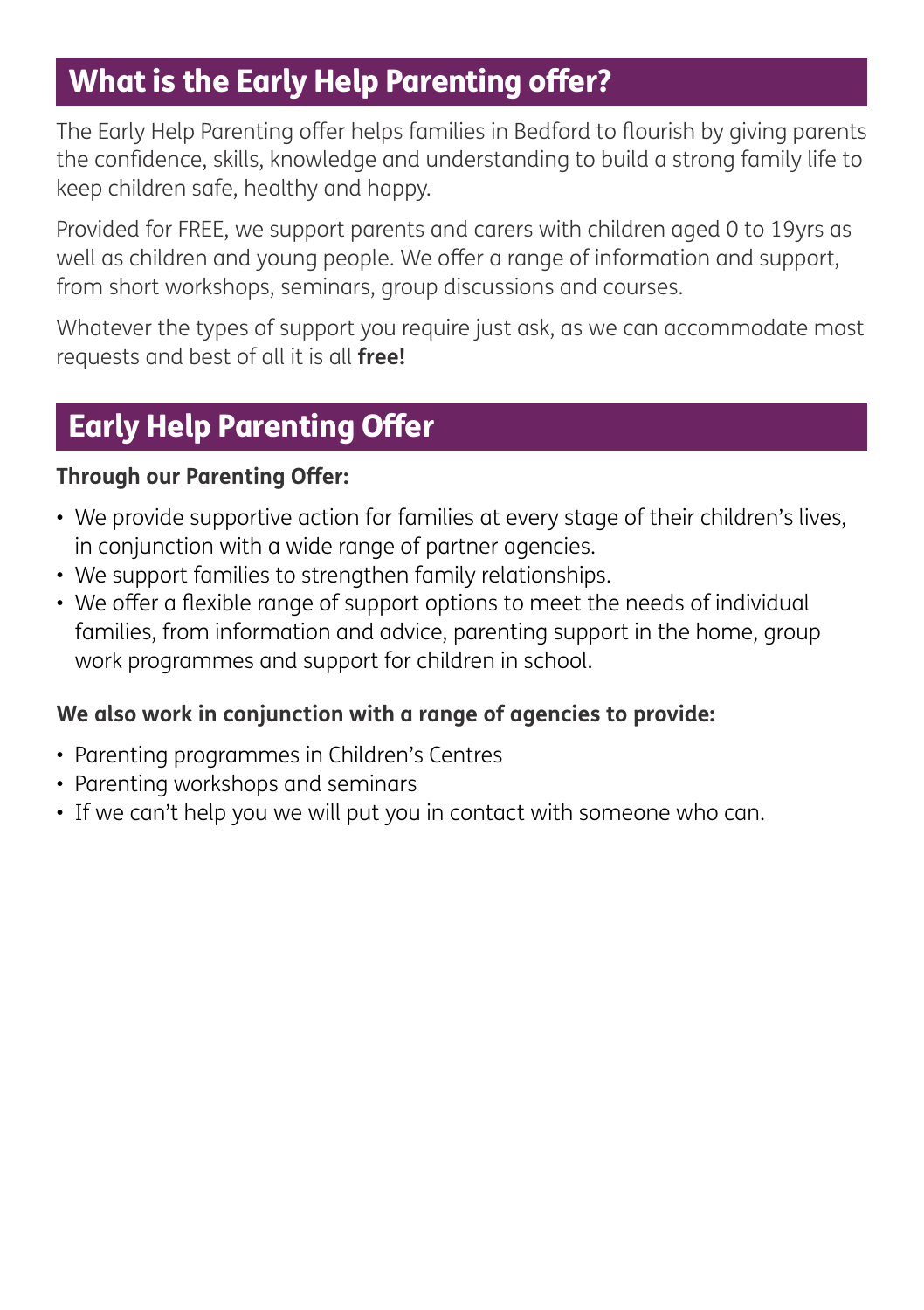### Stepping Stones Triple P

Stepping Stones Triple P has been developed for parents of children with a developmental disability or additional need. Because it's based on Triple P's proven parenting strategies, it gives you ways to deal with the kinds of childhood behaviour problems and issues that can make family life stressful.

Stepping Stones Triple P has been evaluated with real families and has been shown to work with children with intellectual and physical disabilities who have disruptive behaviour.

#### **Who is this for?**

• Parents of children with a disability (3years to 12years)

#### **Stepping Stones Triple P can help you:**

- Manage problem behaviour and developmental issues common in children with disabilities
- Encourage behaviour you like
- Cope with stress
- Develop a close relationship with your child
- Teach your child new skills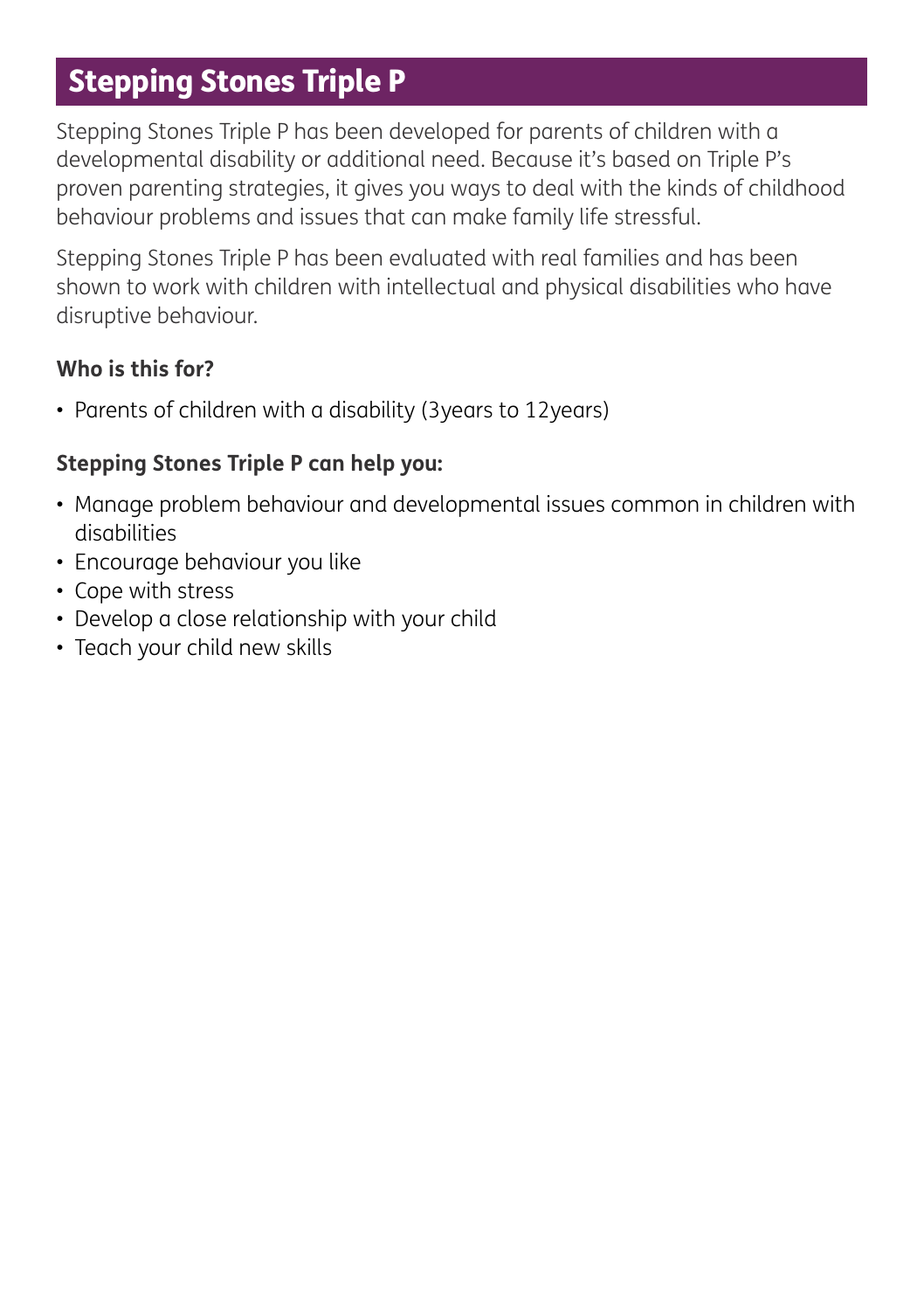## Triple P Dates from January to March 2022

To book on to any of the the courses email us on **triplep@bedford.gov.uk**

### Triple P Group for Arabic Speaking Parents

### **Venue:**

Currently all our courses are being delivered via Video Conferencing

### **Time / Date:**

Fridays, 9.30am - 11.30am

14th, 21st & 28th January 2022; 4th, 11th & 25th February 2022

### **Who For?**

Arabic Speaking Parents and Carers of Children aged 2yrs to 12yrs

### Dealing with Disobedience

### **Venue:**

Currently all our courses are being delivered via Video Conferencing

#### **Time / Date:**

Wednesday 12th January 2022

7pm - 9pm

### **Who For?**

Parents and Carers of Children aged 12 and above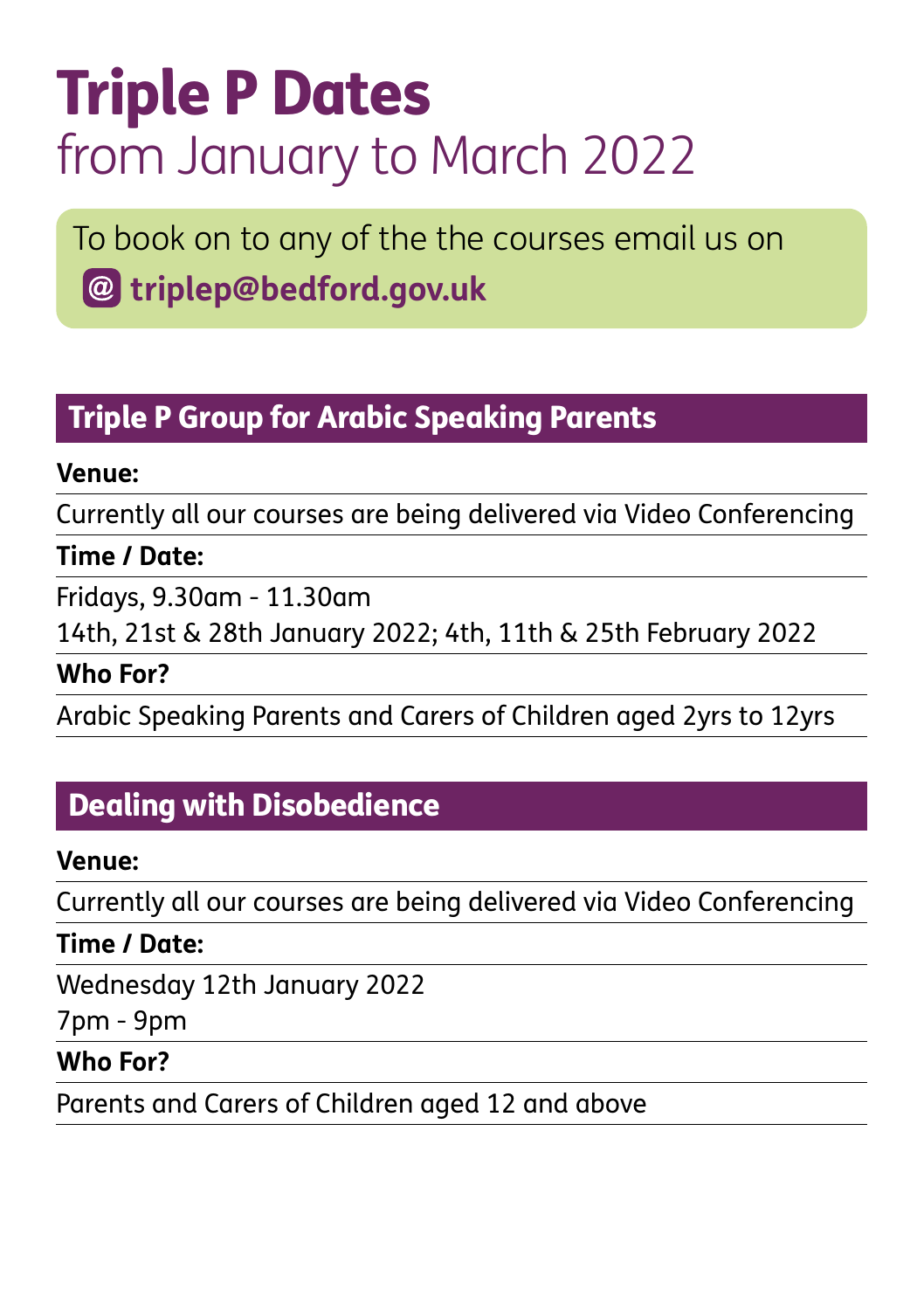### Managing Fighting and Aggression

### **Venue:**

Currently all our courses are being delivered via Video Conferencing

### **Time / Date:**

Friday 14th January 2022

10am - 12pm

### **Who For?**

Parents and Carers of Children aged 3yrs to 12yrs

### Reducing Family Conflict

#### **Venue:**

Currently all our courses are being delivered via Video Conferencing

### **Time / Date:**

Friday 21st January 2022

10am- 12pm

### **Who For?**

Parents and Carers of Children aged 12 and above

### Teen Brain Matters

### **Venue:**

Please use the below link to book:

[https://www.eventbrite.co.uk/e/teen-brain-matters-for-parents](https://www.eventbrite.co.uk/e/teen-brain-matters-for-parents-tickets-216196328037)[tickets-216196328037](https://www.eventbrite.co.uk/e/teen-brain-matters-for-parents-tickets-216196328037)

### **Time / Date:**

Monday 24th January 2022

7pm - 9pm

### **Who For?**

Parents and Carers of Children aged 12 and above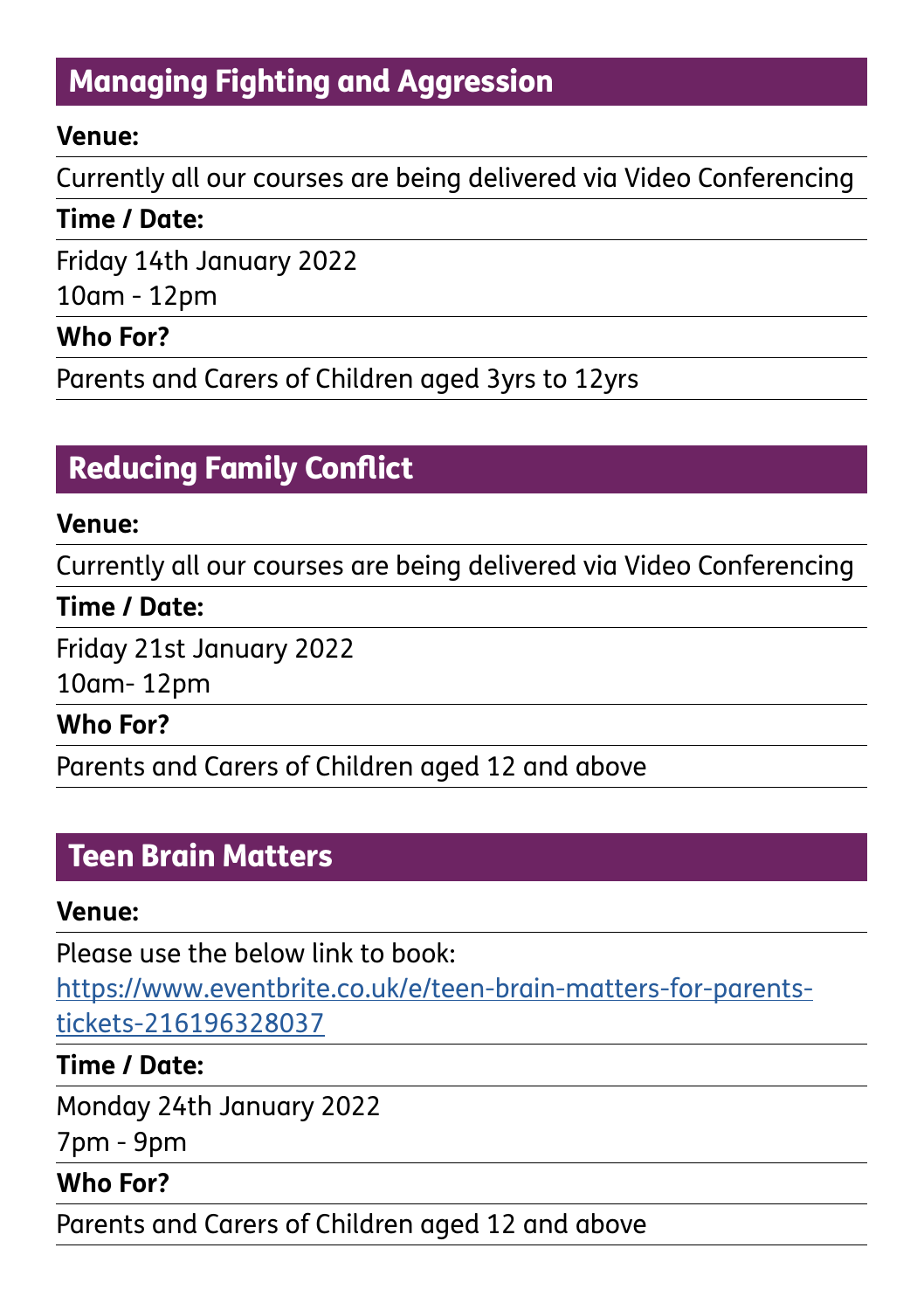### Dealing with Disobedience

#### **Venue:**

Currently all our courses are being delivered via Video Conferencing

### **Time / Date:**

Tuesday 1st February 2022

10am - 12pm

### **Who For?**

Parents and Carers of Children aged 3yrs to 12yrs

### Managing Fighting and Aggression

#### **Venue:**

Currently all our courses are being delivered via Video Conferencing

### **Time / Date:**

Thursday 3rd February 2022

10am - 12pm

#### **Who For?**

Parents and Carers of Children aged 3yrs to 12yrs

### Building Teenage Survival Skills

#### **Venue:**

Currently all our courses are being delivered via Video Conferencing

### **Time / Date:**

Tuesday 22nd February 2022

3.30pm - 5.30pm

### **Who For?**

Parents and Carers of Children aged 12 and above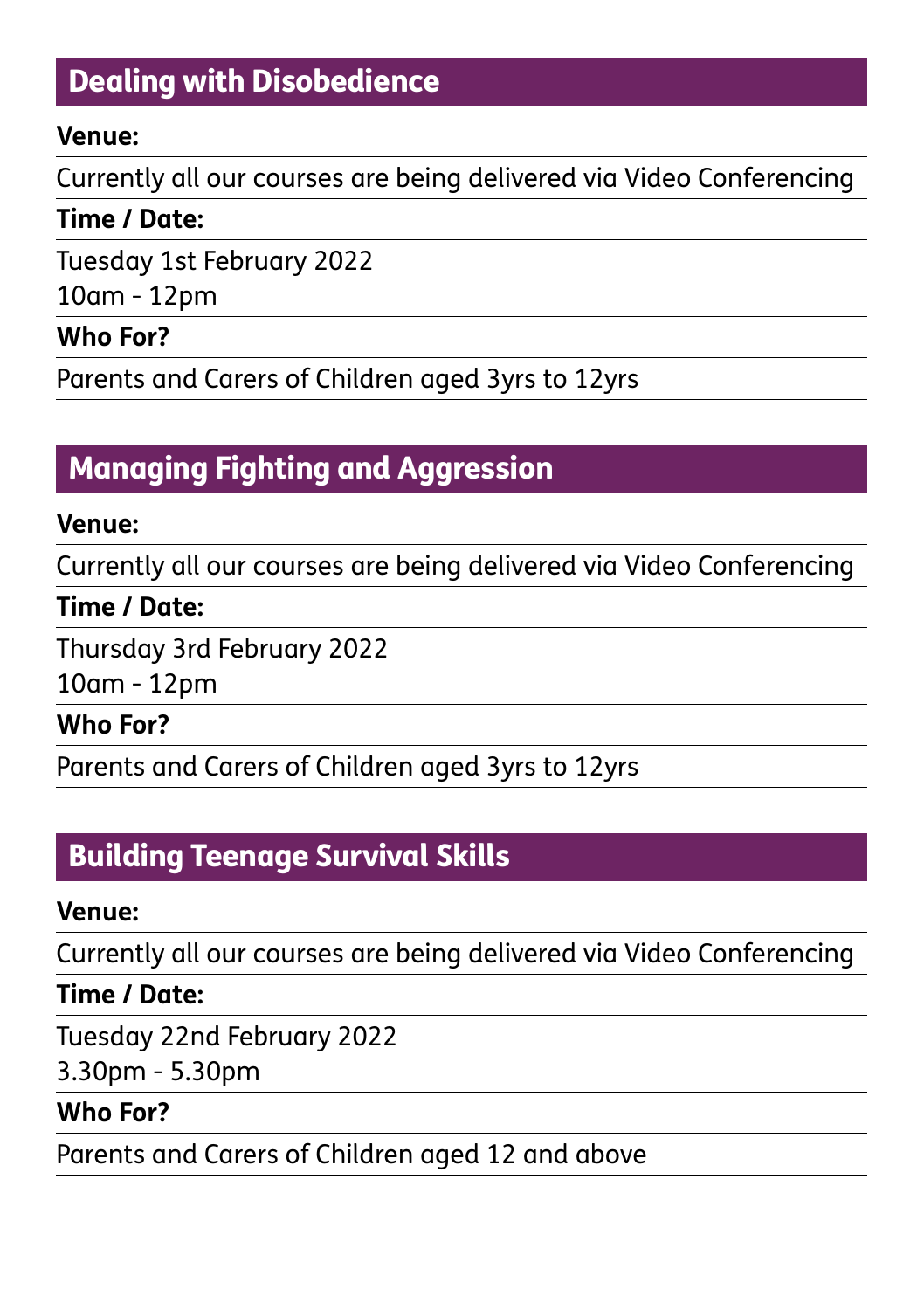### Teen Brain Matters

#### **Venue:**

Please use the below link to book.

[https://www.eventbrite.co.uk/e/teen-brain-matters-for-parents](https://www.eventbrite.co.uk/e/teen-brain-matters-for-parents-tickets-216197000047)[tickets-216197000047](https://www.eventbrite.co.uk/e/teen-brain-matters-for-parents-tickets-216197000047)

### **Time / Date:**

Monday 21st February 2022

7pm - 9pm

### **Who For?**

Parents and Carers of Children aged 12 and above

### Dealing with Disobedience

#### **Venue:**

Currently all our courses are being delivered via Video Conferencing

### **Time / Date:**

Tuesday 1st March 2022

3.30pm - 5.30pm

### **Who For?**

Parents and Carers of Children aged 3yrs to 12yrs

### Managing Fighting and Aggression

#### **Venue:**

Currently all our courses are being delivered via Video Conferencing

### **Time / Date:**

Monday 14th March 2022

1pm - 3pm

### **Who For?**

Parents and Carers of Children aged 3yrs to 12yrs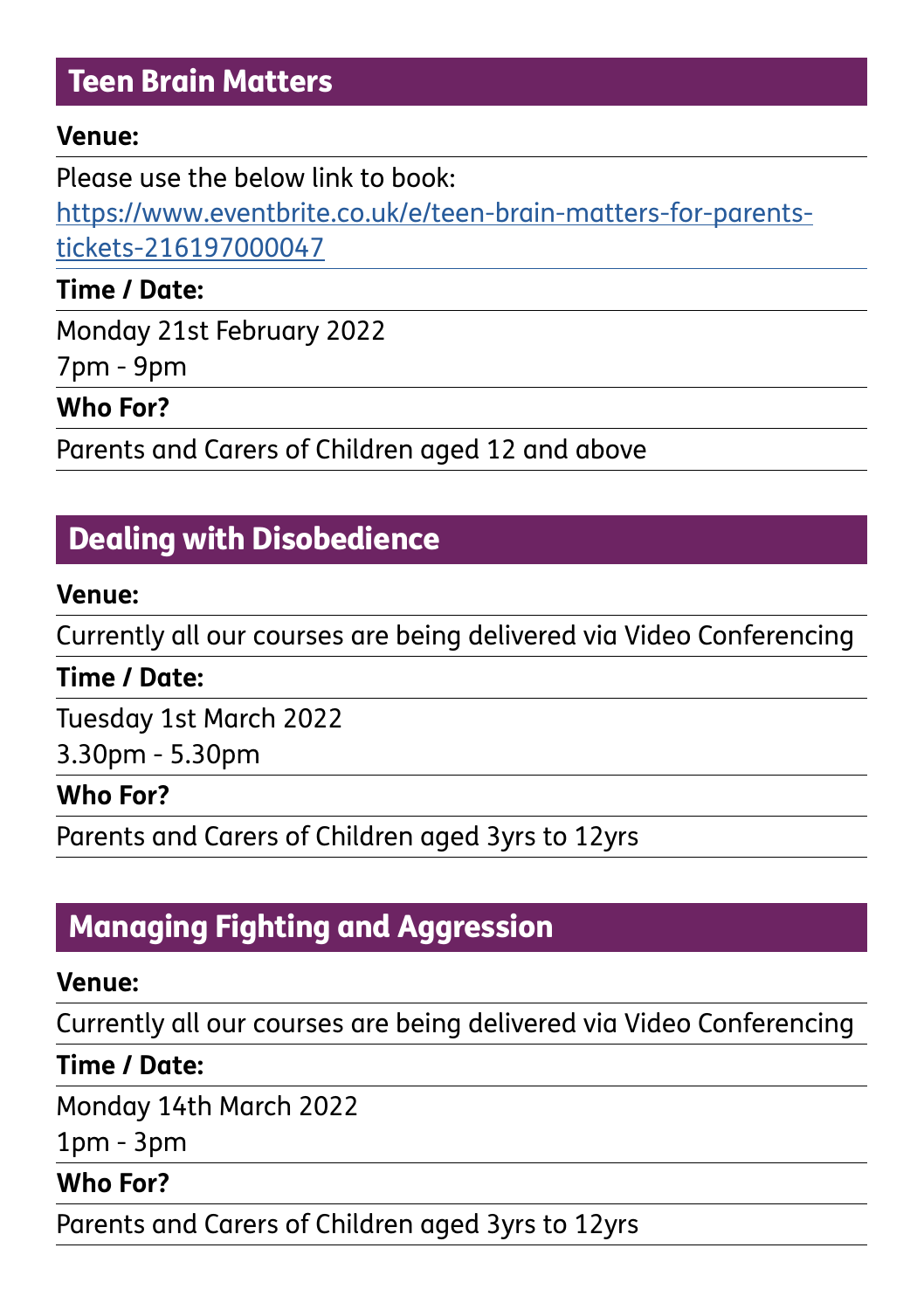### Coping with Teenage Emotions

#### **Venue:**

Currently all our courses are being delivered via Video Conferencing

### **Time / Date:**

Thursday 17th March 2022

7pm - 9pm

### **Who For?**

Parents and Carers of Children aged 12 and above

### Teen Brain Matters

#### **Venue:**

Please use the below link to book.

[https://www.eventbrite.co.uk/e/teen-brain-matters-for-parents](https://www.eventbrite.co.uk/e/teen-brain-matters-for-parents-tickets-216197451397)[tickets-216197451397](https://www.eventbrite.co.uk/e/teen-brain-matters-for-parents-tickets-216197451397)

**Time / Date:**

Monday 21st March 2022

7pm - 9pm

#### **Who For?**

Parents and Carers of Children aged 12 and above

### Stepping Stones Triple P

### **Venue:**

Currently all our courses are being delivered via Video Conferencing

**Time / Date:**

Thursdays, 6.30pm - 8.30pm

3rd, 10th, 17th, 24th & 31st March 2022; 21st April 2022

### **Who For?**

For Families with a Child who has a Disability or Additional Need